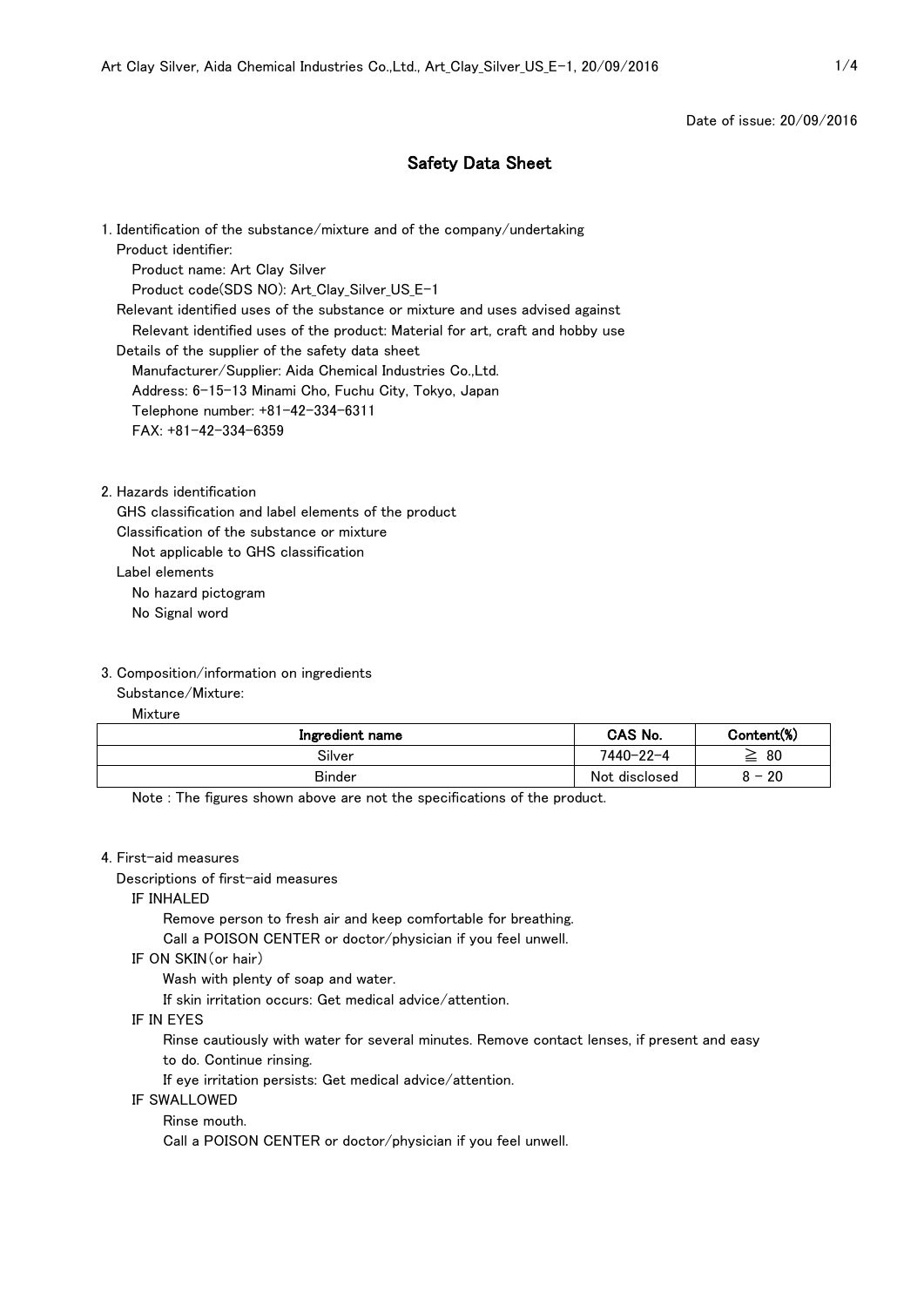|  |  |  | 5. Fire-fighting measures |
|--|--|--|---------------------------|
|--|--|--|---------------------------|

Extinguishing media

Suitable extinguishing media

- Use appropriate extinguishing media suitable for surrounding facilities.
- 6. Accidental release measures
	- Personnel precautions, protective equipment and emergency procedures
		- Evacuate area.
		- Keep unauthorized personnel away.
		- Wear proper protective equipment.
			- Stand at upwind. Evacuate personnel at downwind.
	- Environmental precautions
		- Prevent spills from entering sewers, watercourses or low areas.
	- Methods and materials for containment and cleaning up
		- Sweep up, place in a bag and hold for waste disposal.
		- Fill the disposal into labelled, closable containers.
	- Preventive measures for secondary accident
		- Wash contaminated surfaces with water.
- 7. Handling and storage
	- Conditions for safe storage, including any incompatibilities
		- Recommendation for storage
			- Store in a well-ventilated place. Keep container tightly closed.
			- Keep cool. Protect from sunlight.
- 8. Exposure controls/personal protection

 Control parameters Adopted value (Silver) ACGIH(1992) TWA: 0.1mg-Metal Ag/m3 (Argyria) OSHA-PEL (Silver) TWA 0.01mg/m3 (Silver) TWA 0.01mg/m3 NIOSH-REL (Silver) TWA 0.01mg/m3 (Silver) TWA 0.01mg/m3 Exposure controls Individual protection measures Respiratory protection In case of inadequate ventilation wear respiratory protection. Hand protection Wear protective gloves. Eye protection Wear eye/face protection. Skin and body protection Wear protective clothing.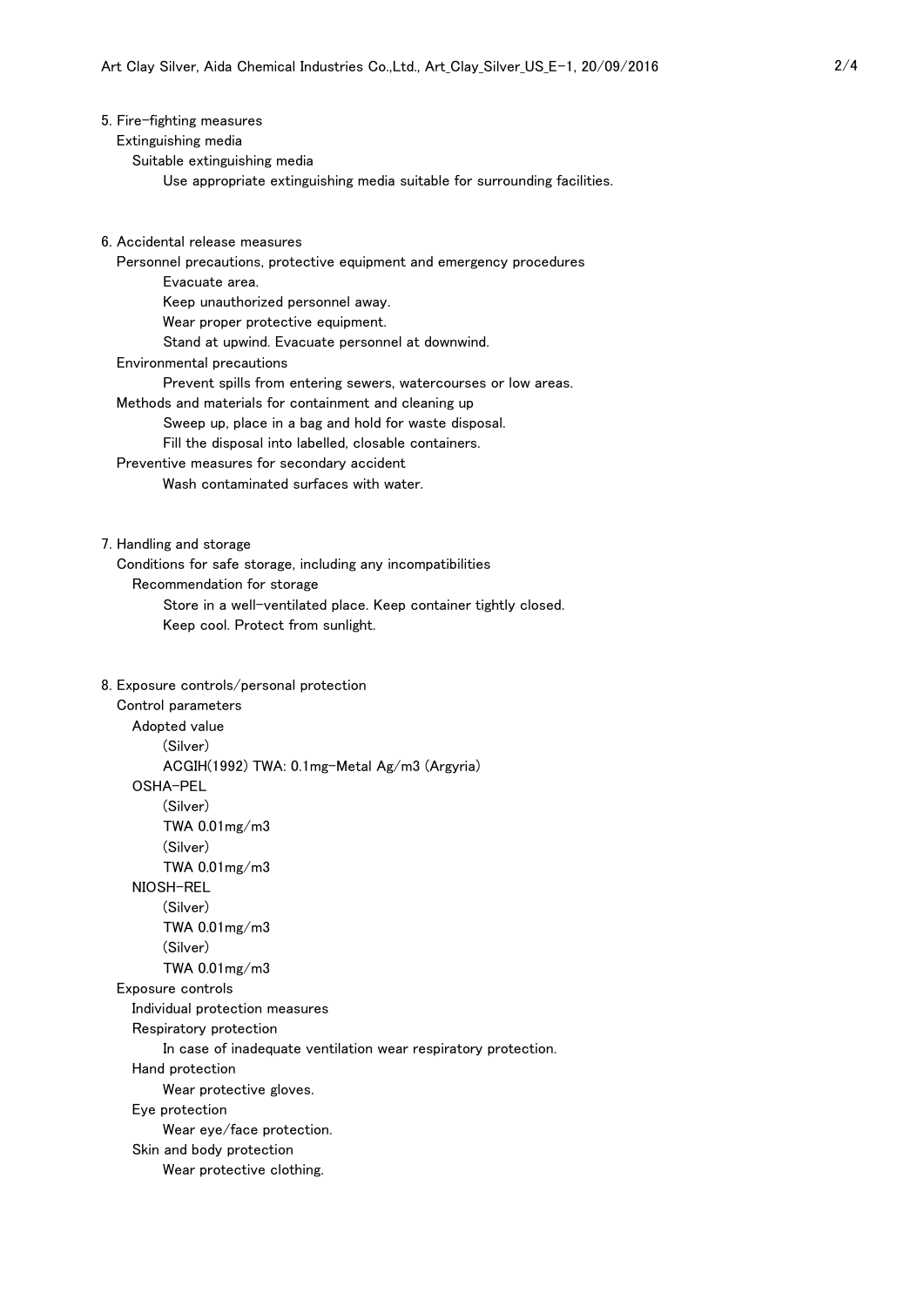Safety and Health measures Do not eat, drink or smoke when using this product. Wash hands thoroughly after handling.

- 9. Physical and Chemical Properties Information on basic physical and chemical properties Physical properties Appearance: Liquid  $-$  Solid Color: White brown Odor: Slight characteristic odor
- 10. Stability and Reactivity Chemical stability Stable under normal storage/handling conditions. Incompatible materials Strong acids, Strong bases
- 11. Toxicological Information Information on toxicological effects No Acute toxicity data available No Irritant properties data available No Allergenic and sensitizing effects data available No Mutagenic effects data available No Carcinogenic effects data available No Teratogenic effects data available No reproductive toxicity data available No STOT-single/repeated exposure data available No Aspiration hazard data available
- 12. Ecological Information **Toxicity**  No Aquatic toxicity data available Water solubility (Silver) none (ICSC, 1997) No Persistence and degradability data available No Bioaccumulative potential data available No Mobility in soil data available Ozone depleting chemical data not available
- 13. Disposal considerations
	- Waste treatment methods
		- Dispose of contents/container in accordance with local/national regulation. Dispose to an authorized waste collection point.
- 14. Transport Information UN No, UN CLASS Not applicable to UN NO.